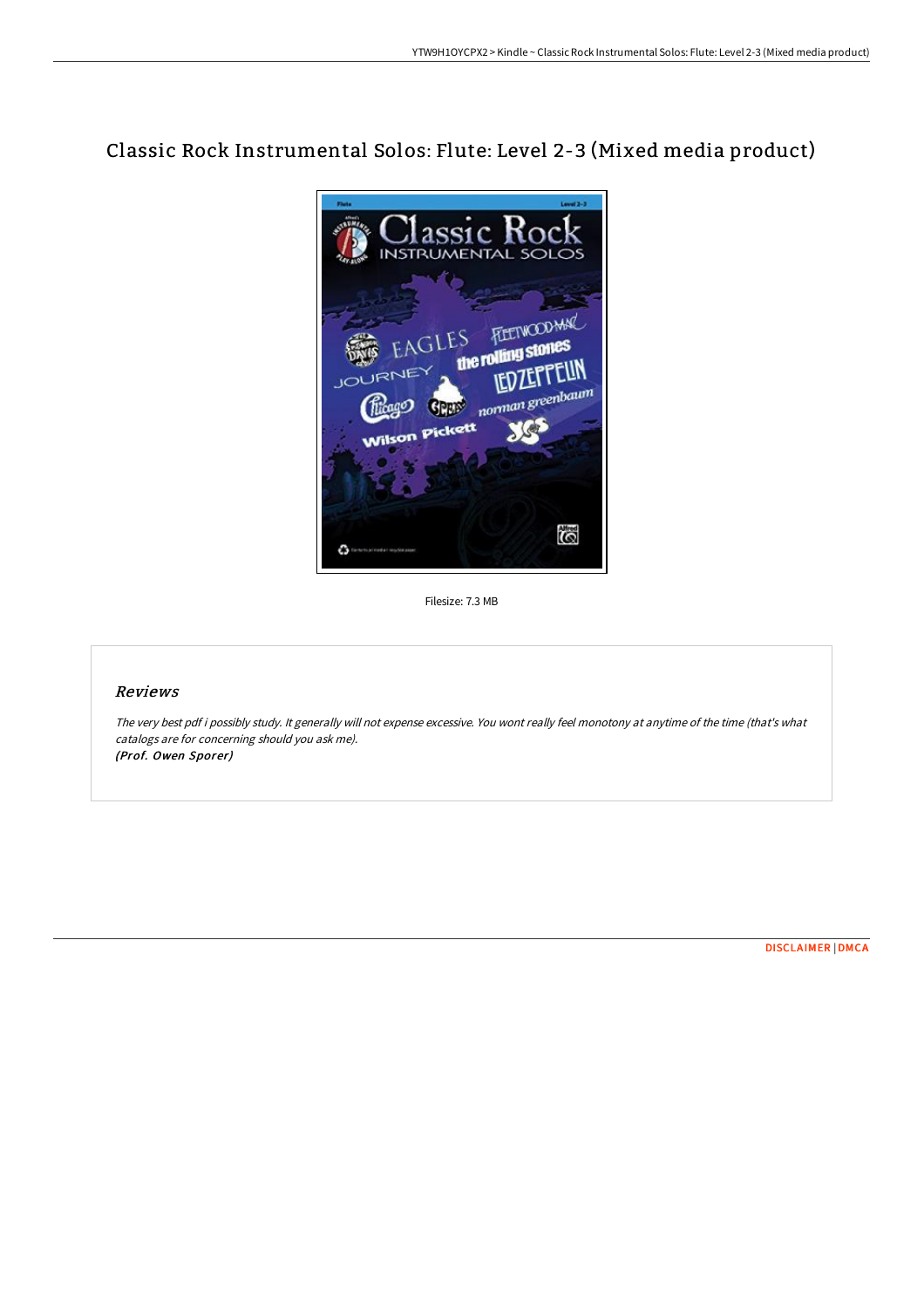## CLASSIC ROCK INSTRUMENTAL SOLOS: FLUTE: LEVEL 2-3 (MIXED MEDIA PRODUCT)



Alfred Publishing Co., Inc., United States, 2011. Mixed media product. Book Condition: New. 297 x 221 mm. Language: English . Brand New Book. This book is part of an instrumental series arranged for Flute, Clarinet, Alto Sax, Tenor Sax, Trumpet, Horn in F, and Trombone. The arrangements are completely compatible with each other and can be played together or as solos. Each book contains a carefully edited part that is appropriate for the Level 2--3 player, as well as a fully orchestrated accompaniment CD. The CD includes a DEMO track of each song, which features a live instrumental performance, followed by a PLAY-ALONG track. Titles: 25 or 6 to 4 \* Don t Stop Believin \* Gimmie Some Lovin \* Go Your Own Way \* Hotel California \* In the Midnight Hour \* Open Arms \* Roundabout \* (I Can t Get No) Satisfaction \* Spirit in the Sky \* Stairway to Heaven \* Sunshine of Your Love. As most musicians can attest, sometimes sheet music can oversimplify a familiar song, rendering it hard on the ears. However, Alfred Music has done a tremendous job arranging these pieces.

Read Classic Rock [Instrumental](http://techno-pub.tech/classic-rock-instrumental-solos-flute-level-2-3-.html) Solos: Flute: Level 2-3 (Mixed media product) Online  $\blacksquare$ Download PDF Classic Rock [Instrumental](http://techno-pub.tech/classic-rock-instrumental-solos-flute-level-2-3-.html) Solos: Flute: Level 2-3 (Mixed media product)